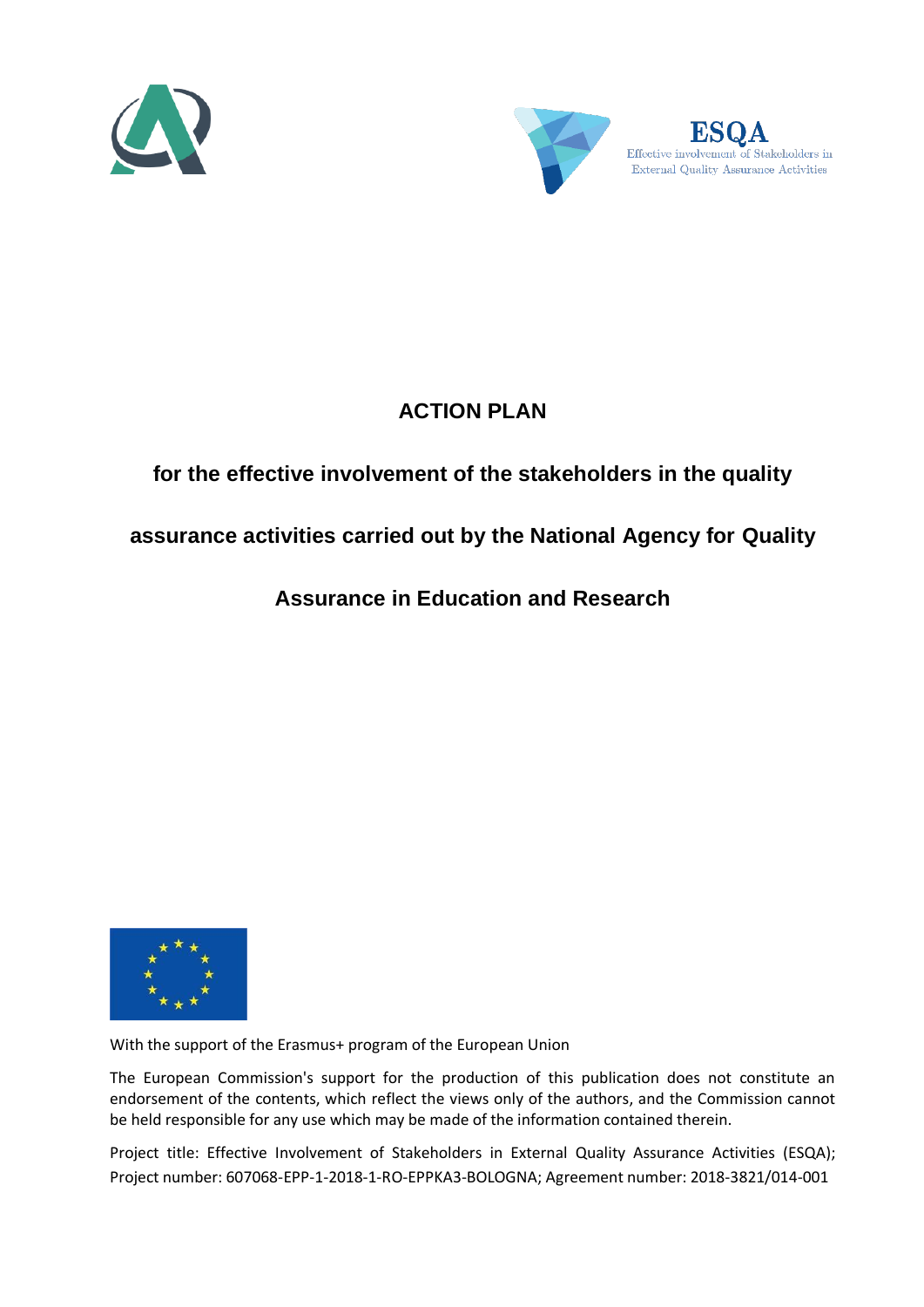#### **ACTION PLAN**

#### **for the effective involvement of the stakeholders in the quality assurance activities carried out by the National Agency for Quality Assurance in Education and Research**

*The action plan for the effective involvement of the stakeholders in the quality assurance activities carried out by the National Agency for Quality Assurance in Education and Research* (hereinafter - ANACEC) within the project "Effective Involvement of Stakeholders in External Quality Assurance Activities (ESQA)", based on the "Analysis on the needs for change at the level of the National Agency for Quality Assurance in Education and Research".

A working group of representatives of the following stakeholders has been set up to develop this action plan:

- 1. representatives of ANACEC:
	- Andrei Chiciuc, President
	- Elena Petrov, Vice President
	- Sergiu Baciu, Secretary General
	- Alexandr Cauia, member of the Governing Board
	- Liliana Posțan, member of the Governing Board
	- Stela Guvir, Head of the Public Relations and International Cooperation Office
	- Felicia Banu, Head of the Department of Evaluation in Higher Education
	- Natalia Danila, Main Specialist, Department of Evaluation in Higher Education
- 2. Representatives of the profile committee in higher education:
	- Petru Todos, PhD, university professor, Chairman of the Profile Committee
	- Angela Solcan, PhD, assoc.prof., member
- 3. representatives of academia:
	- Irina Tutunaru, Technical University of Moldova (Deputy Head of the Academic Management and Quality Assurance Department)
- 4. student representatives:
	- Irina Cojocaru, PhD student, Moldova State University

*Methodology*. The team members were involved both in the elaboration and in the consultation (two online sessions) of this action plan, between May 1 and June 21, 2021.

*Main results*. During the discussions held, it was decided that the action plan follows the logics and the topics covered in the analysis on the needs for change that were inspired from the Guideline on the involvement of stakeholders' in quality assurance activities. Since the involvement of stakeholders in the quality assurance activities of the Agency is not a one or two times activity, but actually represents a continuous process at all levels of activities carried out, the timeline specified in the action plan is mostly focused on permanent involvement, with some actions, like their involvement in the (re)design of the QA system or their recruitment / selection methods, to be performed upon necessity.

*Conclusion*. The members of the working group agreed that the involvement of different categories of stakeholders is of great importance for the Agency's quality assurance activities (e.g. external evaluations, drafting of methodologies, guidelines and procedures, decisionmaking, dissemination etc.) so that they become meaningful and lead to the continuous improvement and enhancement of both internal and external quality assurance, creating the premises for the instilment of a quality culture in education in our country.

*The action plan for the effective involvement of the stakeholders in the quality assurance activities carried out by the National Agency for Quality Assurance in Education and Research*, that was developed based on the *Analysis on the needs for change at the level of the National*